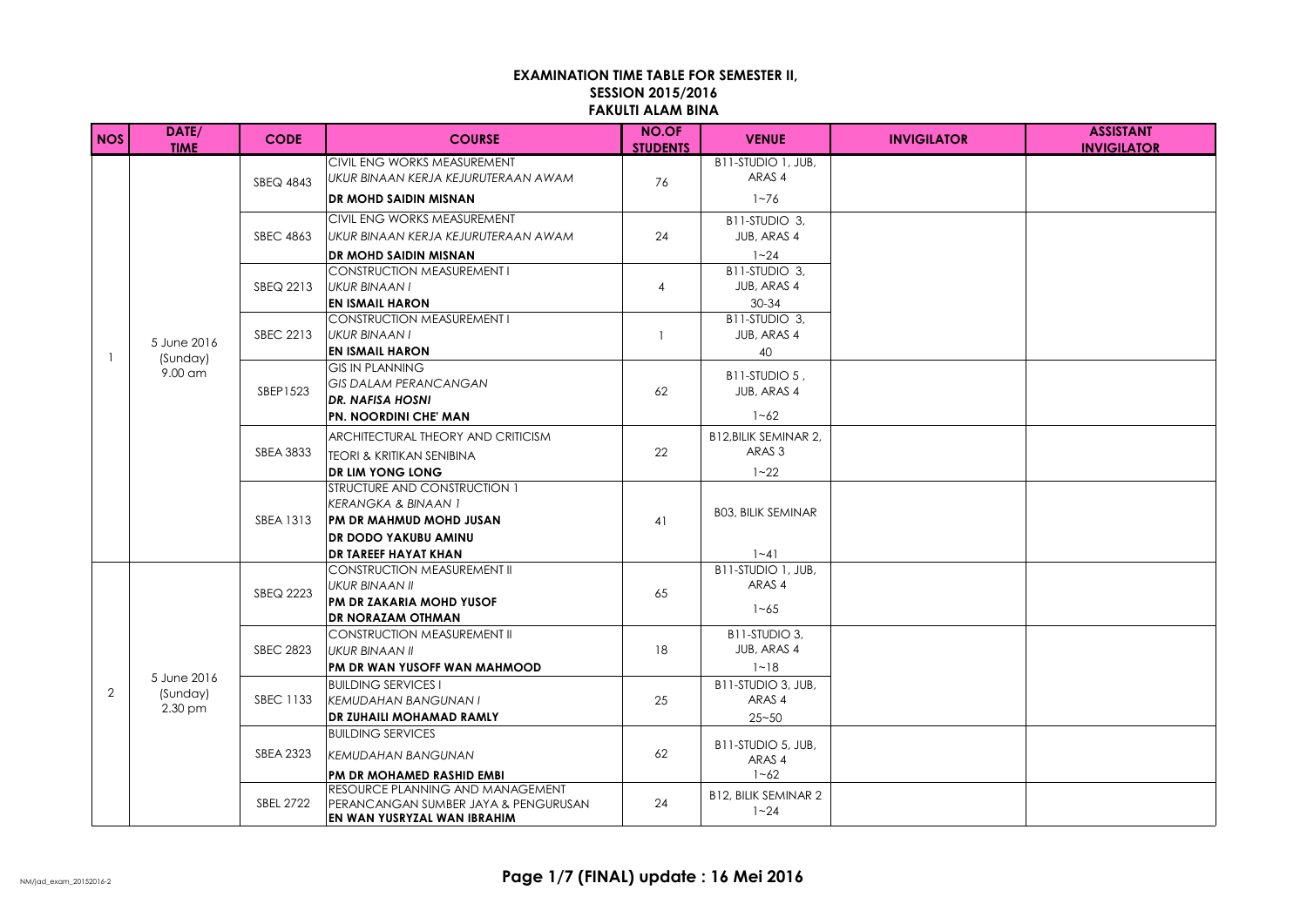| <b>NOS</b> | DATE/<br><b>TIME</b>                                                                                                  | <b>CODE</b>      | <b>COURSE</b>                                                                                                                                    | <b>NO.OF</b><br><b>STUDENTS</b> | <b>VENUE</b>                                                 | <b>INVIGILATOR</b> | <b>ASSISTANT</b><br><b>INVIGILATOR</b> |
|------------|-----------------------------------------------------------------------------------------------------------------------|------------------|--------------------------------------------------------------------------------------------------------------------------------------------------|---------------------------------|--------------------------------------------------------------|--------------------|----------------------------------------|
|            |                                                                                                                       | SBEQ 1213        | <b>INTRODUCTION TO CONSTRUCTION MEASUREMENT</b><br>IPENGENALAN KEPADA UKUR BINAAN<br>PN TANTISH KAMARUDDIN                                       | 45                              | B11-STUDIO 1.<br>JUB, ARAS 4                                 |                    |                                        |
|            | 7 June 2016                                                                                                           | <b>SBEC 1213</b> | IDR KHERUN NITA ALI<br>IINTRODUCTION TO CONSTRUCTION MEASUREMENT<br><b>IPENGENALAN KEPADA UKUR BINAAN</b><br>PN TANTISH KAMARUDDIN               | 25                              | $1 - 45$<br>B11-STUDIO 1.<br>JUB, ARAS 4<br>$55 - 80$        |                    |                                        |
| 3          | (Tuesday)<br>$9.00$ am                                                                                                | <b>SBEC 4813</b> | <b>DR KHERUN NITA ALI</b><br>CONSTRUCTION TECHNOLOGY & DESIGN<br><b>REKABENTUK &amp; TEKNOLOGI BINAAN</b><br><b>PN NURSHIKIN MOHAMAD SHUKERY</b> | 30                              | B11-STUDIO 3, JUB,<br>ARAS 4<br>$1 - 30$                     |                    |                                        |
|            |                                                                                                                       | SBEQ 4862        | <b>LAND LAW</b><br>UNDANG-UNDANG TANAH<br><b>EN JAMALUDDIN YAAKOB</b>                                                                            | 77                              | B11-STUDIO 5, JUB.<br>ARAS 4<br>$1 - 77$                     |                    |                                        |
|            |                                                                                                                       | MBES 1073        | CURRENT ISSUES IN ARCHITECTURAL THEORY AND<br><b>DESIGN</b><br>ISU SEMASA DALAM TEORI SENIBINA DAN SENIREKA<br>DR. WAN MOHD ZAKRI WAN ABDULLAH   | 19                              | <b>B12.BILIK SEMINAR 2.</b><br>ARAS <sub>3</sub><br>$1 - 19$ |                    |                                        |
| 4          | <b>COST ESTIMATING</b><br><b>ANGGARAN KOS</b><br>SBEQ 2312<br>7 June 2016<br><b>DR FARA DIVA MUSTAPA</b><br>(Tuesday) | 23               | B11-STUDIO 1.<br>JUB, ARAS 4<br>$1 - 23$                                                                                                         |                                 |                                                              |                    |                                        |
|            | 2.30 pm                                                                                                               | SBEC 2312        | <b>COST STUDIES</b><br><b>KAJIAN KOS</b><br><b>DR FARA DIVA MUSTAPA</b>                                                                          | 30                              | B11-STUDIO 1,<br>JUB, ARAS 4<br>$50 - 80$                    |                    |                                        |
| -5         | 8 June 2016<br>(Wednesday)<br>9.00 am                                                                                 | MBEJ 1053        | <b>TRANSPORT ECONOMICS</b><br><b>EKONOMIK PENGANGKUTAN</b><br>PM DR MUHAMMAD ZALY SHAH<br><b>DR. MEHDI MOIENADDINI</b>                           | $\overline{7}$                  | B11-STUDIO 5.<br>JUB, ARAS 4<br>$1 - 7$                      |                    |                                        |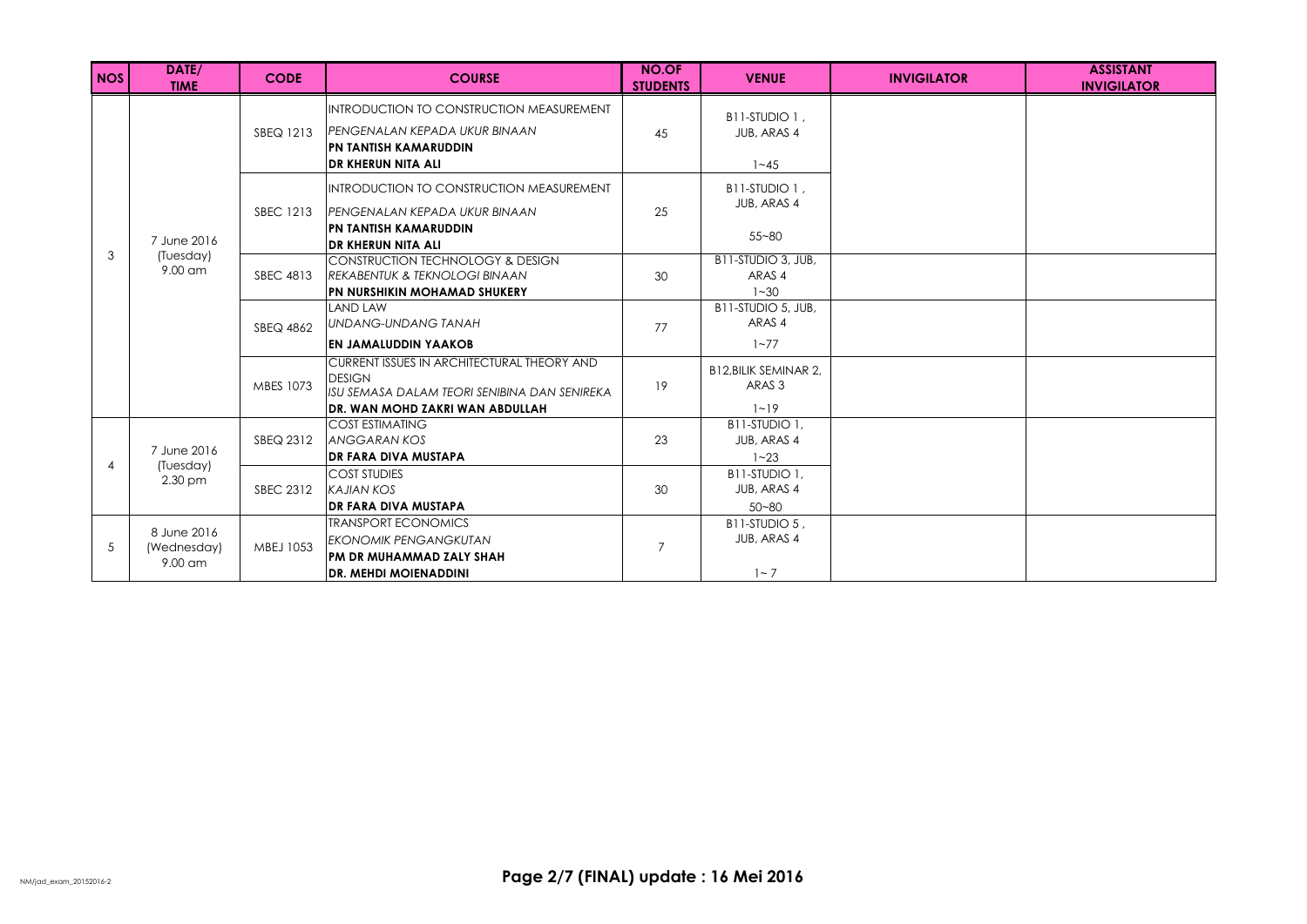| NOS | DATE/<br><b>TIME</b>                | <b>CODE</b>                                                                                                                                                                                               | <b>COURSE</b>                                                                                                                    | <b>NO.OF</b><br><b>STUDENTS</b> | <b>VENUE</b>                                            | <b>INVIGILATOR</b> | <b>ASSISTANT</b><br><b>INVIGILATOR</b> |
|-----|-------------------------------------|-----------------------------------------------------------------------------------------------------------------------------------------------------------------------------------------------------------|----------------------------------------------------------------------------------------------------------------------------------|---------------------------------|---------------------------------------------------------|--------------------|----------------------------------------|
| 6   |                                     | SBEQ 1862                                                                                                                                                                                                 | PRINCIPLES OF MANAGEMENT<br><b>PRINSIP PENGURUSAN</b><br>PM ABDUL WAHID KAMARULZAMAN                                             | 68                              | B11-STUDIO 1, JUB,<br>ARAS 4<br>$1 - 68$                |                    |                                        |
|     |                                     | <b>SBEC 1612</b>                                                                                                                                                                                          | PRINCIPLES OF MANAGEMENT<br><b>PRINSIP PENGURUSAN</b><br>PM ABDUL WAHID KAMARULZAMAN                                             | 32                              | B11-STUDIO 1, JUB.<br>ARAS 4<br>$73 - 80$<br>& STUDIO 3 |                    |                                        |
|     | 12 June 2016<br>(Sunday)            | $1 - 25$<br>B11-STUDIO 3.<br><b>CONSTRUCTION CONTRACT STUDIES 2</b><br>JUB, ARAS 4<br>KAJIAN KONTRAK 2<br><b>MBEG 1134</b><br>21<br><b>MR. NORAZAM OTHMAN</b><br>$29 - 50$<br><b>MR. JAMALUDIN YAAKOB</b> |                                                                                                                                  |                                 |                                                         |                    |                                        |
|     | $9.00$ am                           | SBEQ 4512                                                                                                                                                                                                 | <b>PROFESSIONAL PRACTICE III</b><br>AMALAN IKHTISAS III<br><b>PROF DR ABD GHANI KHALID</b>                                       | 76                              | B11-STUDIO 5,<br>JUB, ARAS 4<br>$1 - 76$                |                    |                                        |
|     |                                     | SBEL 2602                                                                                                                                                                                                 | HERITAGE LANDSCAPE CONSERVATION<br>LANDSKAP WARISAN & KONSERVASI<br><b>PN SUMAIYAH OTHMAN</b>                                    | 24                              | B12, BILIK SEMINAR 2,<br>ARAS <sub>3</sub><br>$1 - 24$  |                    |                                        |
|     |                                     | SBEP1512                                                                                                                                                                                                  | <b>TRAFFIC ENGINEERING</b><br><b>KEJURUTERAAN TRAFIK</b><br><b>DR. ZAHID SULTAN</b>                                              | 37                              | <b>BO3, BILIK SEMINAR</b><br>$1 - 37$                   |                    |                                        |
|     |                                     | <b>MBEK 1093</b>                                                                                                                                                                                          | SUSTAINABLE PLANNING & DEVELOPMENT<br>PEMBANGUNAN DAN PERANCANGAN MAMPAN<br>DR. NORHAZLIZA ABDUL HALIM                           | 9                               | <b>BO3, BILIK SEMINAR</b><br>$41 - 50$                  |                    |                                        |
|     |                                     | SBEQ 2413                                                                                                                                                                                                 | CONSTRUCTION LAW & CONTRACT I<br>UNDANG-UNDANG & KONTRAK BINAAN<br><b>PM DR MAIZON HASHIM</b><br>DR HAMIZAH LIYANA TAJUL ARIFFIN | 46                              | B11-STUDIO 1,<br>JUB, ARAS 4<br>$1 - 46$                |                    |                                        |
| 7   | 13 June 2016<br>(Monday)<br>9.00 am | SBEP4253                                                                                                                                                                                                  | PLANNING THEORY<br><b>ITEORI PERANCANGAN</b><br>PM DATIN DR NORSIAH ABDUL AZIZ                                                   | 54                              | B11-STUDIO 5, JUB.<br>ARAS 4<br>$1 - 54$                |                    |                                        |
|     |                                     | SBEL4632                                                                                                                                                                                                  | <b>PROFESSIONAL PRACTICE 3</b><br>AMALAN IKHTISAS 3<br><b>EN AHMAD LONG</b>                                                      | 42                              | <b>BO3, BILIK SEMINAR</b><br>$1 - 42$                   |                    |                                        |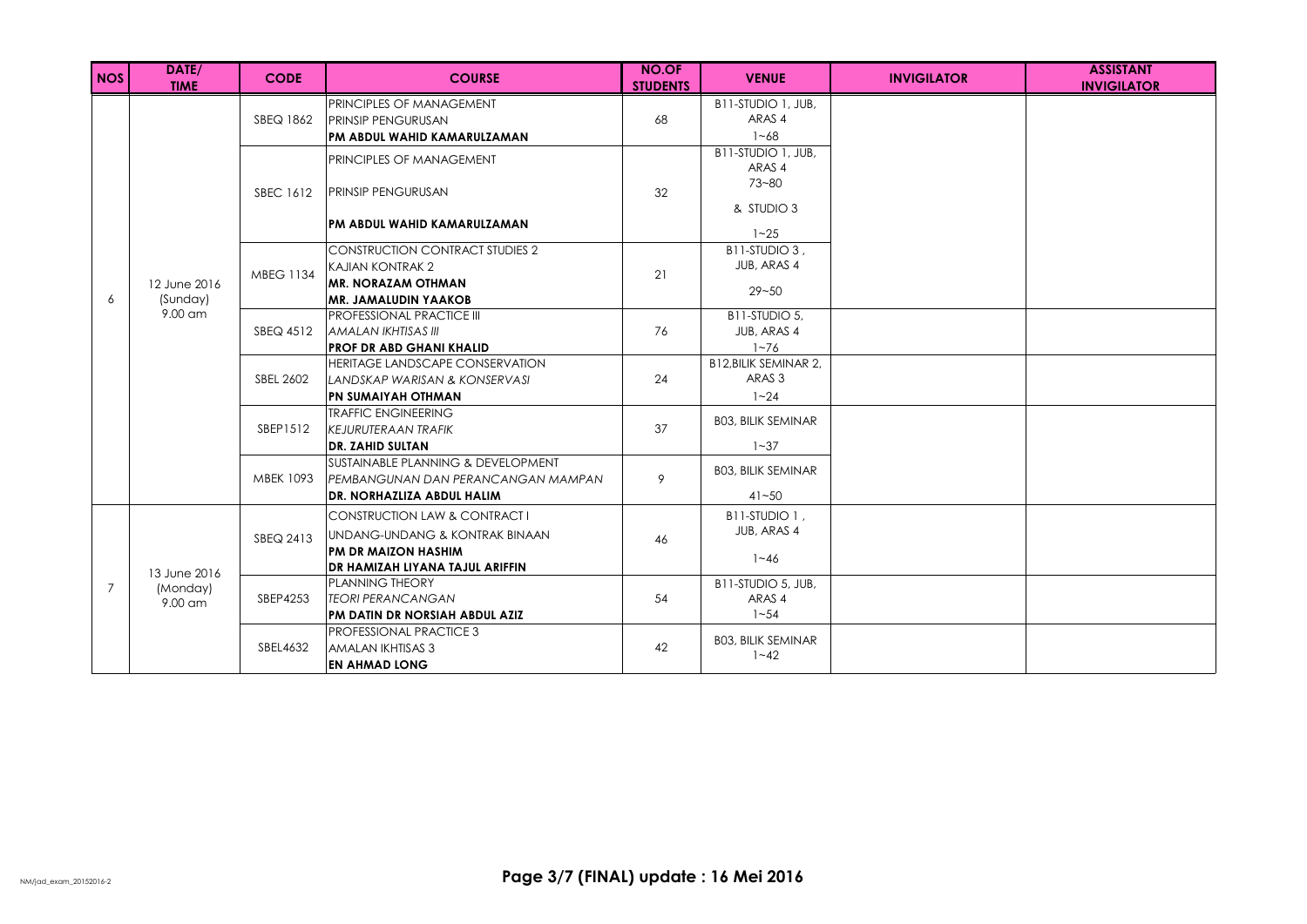| <b>NOS</b> | DATE/<br><b>TIME</b>                     | <b>CODE</b>             | <b>COURSE</b>                                                                                                                       | <b>NO.OF</b><br><b>STUDENTS</b> | <b>VENUE</b>                                           | <b>INVIGILATOR</b> | <b>ASSISTANT</b><br><b>INVIGILATOR</b> |
|------------|------------------------------------------|-------------------------|-------------------------------------------------------------------------------------------------------------------------------------|---------------------------------|--------------------------------------------------------|--------------------|----------------------------------------|
|            |                                          | SBEQ 3112               | <b>CONSTRUCTION TECHNOLOGY IV</b><br><b>TEKNOLOGI BANGUNAN IV</b><br><b>PN FUZIAH ISMAIL</b>                                        | 26                              | B11-STUDIO 1, JUB.<br>ARAS 4<br>$1 - 26$               |                    |                                        |
|            |                                          | SBEC 2132               | <b>CONSTRUCTION TECHNOLOGY IV</b><br><b>TEKNOLOGI BINAAN IV</b><br>PN FUZIAH ISMAIL                                                 | 19                              | B11-STUDIO 1.<br>JUB, ARAS 4<br>$35 - 54$              |                    |                                        |
|            | 14 June 2016                             | SBEL 1672               | HISTORY AND THEORY OF ARCHITECTURE<br>ISEJARAH & TEORI SENIBINA<br>DR NORLIZA MOHD ISA                                              | 29                              | B11-STUDIO 3, JUB,<br>ARAS 4<br>$1 - 29$               |                    |                                        |
| 8          | (Tuesday)<br>9.00 am                     | SBEP 2333               | PLANNING TECHNIQUE & ANALYSIS<br><b>TEKNIK &amp; ANALISA PERANCANGAN</b><br>DR. IRINA SAFITRI ZEN                                   | 60                              | B11-STUDIO 5, JUB,<br>ARAS 4                           |                    |                                        |
|            |                                          | MBEW 1093               | DR. SITI HAJAR MISNAN<br>METHODS OF PLANNING ANALYSIS<br>KAEDAH ANALISIS PERANCANGAN<br>DR. IRINA SAFITRI ZEN                       | $\overline{7}$                  | $1 - 60$<br>B11-STUDIO 5, JUB,<br>ARAS 4               |                    |                                        |
|            |                                          | MBEJ 1073               | DR. SITI HAJAR MISNAN<br><b>TRANSPORT GEOGRAPHY</b><br><b>GEOGRAFI PENGANGKUTAN</b><br>PM DR MUHAMMAD ZALY SHAH<br>DR. ZAHID SULTAN | $\overline{7}$                  | $63 - 70$<br>B11-STUDIO 5, JUB,<br>ARAS 4<br>$73 - 80$ |                    |                                        |
|            |                                          | <b>SBEC 2423</b>        | CONTRACT ADMINISTRATION<br>PENTADBIRAN KONTRAK<br>DR NORAZAM OTHMAN                                                                 | 19                              | B11-STUDIO 1,<br>JUB, ARAS 4<br>$1 - 19$               |                    |                                        |
|            |                                          | SBEP2713                | <b>URBAN DESIGN</b><br>REKABENTUK BANDAR<br><b>EN CHAU LOON WAI</b>                                                                 | 32                              | B11-STUDIO 1,<br>JUB, ARAS 4<br>$30 - 62$              |                    |                                        |
|            |                                          | <b>SBEC 1142</b>        | PRINCIPLES OF STRUCTURES<br>PRINSIP STRUKTUR<br>PN NURSHIKIN MOHAMAD SHUKERY                                                        | 26                              | B11-STUDIO 3, JUB,<br>ARAS 4<br>$1 - 26$               |                    |                                        |
| 9          | 15 June 2016<br>(Wednesday)<br>$9.00$ am | SBEQ 2812               | PRINCIPLES OF STRUCTURES<br><b>PRINSIP STRUKTUR</b><br>PN NURSHIKIN MOHAMAD SHUKERY                                                 | $\overline{2}$                  | B11-STUDIO 3, JUB,<br>ARAS 4<br>$30 - 32$              |                    |                                        |
|            |                                          | SBEA 3413               | ARCHITECTURAL MANAGEMENT AND PRACTICE<br>AMALAN & PENGURUSAN SENIBINA<br>AR HONG LIM FOO                                            | 57                              | B11-STUDIO 5, JUB.<br>ARAS 4<br>$1 - 57$               |                    |                                        |
|            |                                          | MBEA 2443/<br>MBES 2163 | PROFESSIONAL PRACTICE<br>AMALAN IKHTISAS<br>AR. SAMSIAH ABDULLAH                                                                    | 16                              | B11-STUDIO 5, JUB,<br>ARAS 4<br>$64 - 80$              |                    |                                        |
|            |                                          | SBEL 1662               | <b>LANDSCAPE ECOLOGY</b><br>EKOLOGI LANDSKAP<br>PM DR ISMAIL SAID                                                                   | 32                              | <b>BO3, BILIK SEMINAR</b><br>$1 - 32$                  |                    |                                        |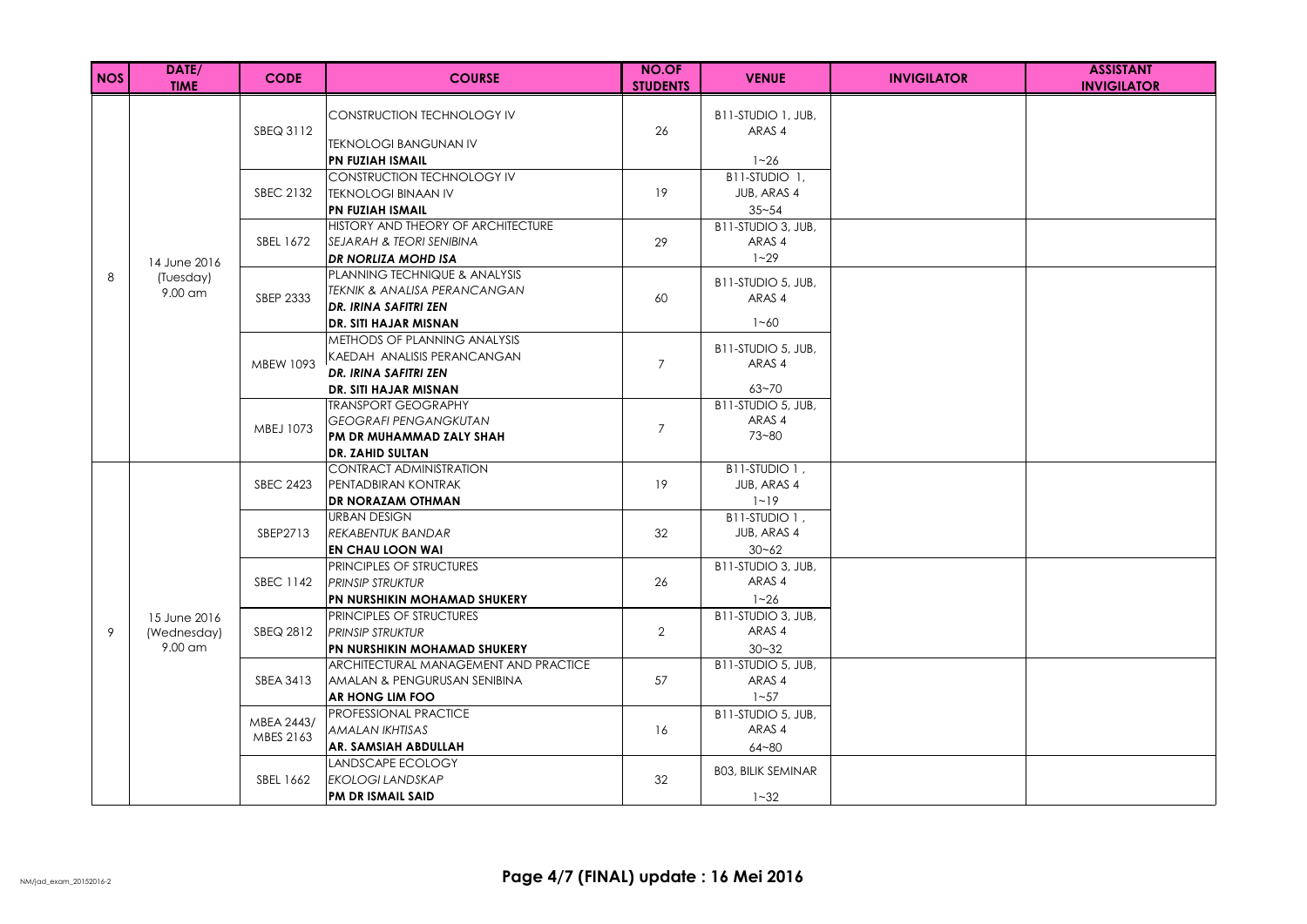| <b>NOS</b>      | DATE/<br><b>TIME</b> | <b>CODE</b>      | <b>COURSE</b>                    | <b>NO.OF</b><br><b>STUDENTS</b> | <b>VENUE</b>              | <b>INVIGILATOR</b> | <b>ASSISTANT</b><br><b>INVIGILATOR</b> |
|-----------------|----------------------|------------------|----------------------------------|---------------------------------|---------------------------|--------------------|----------------------------------------|
|                 |                      |                  | <b>ENGINEERING SURVEY</b>        |                                 | B11-STUDIO 1,             |                    |                                        |
|                 |                      | SBEQ 2842        | UKUR KEJURUTERAAN                | 47                              | JUB, ARAS 4               |                    |                                        |
|                 |                      |                  | <b>DR SHAHARUDDIN MOHD SAID</b>  |                                 | $1 - 47$                  |                    |                                        |
|                 |                      |                  | <b>ENGINEERING SURVEY</b>        |                                 | B11-STUDIO 1.             |                    |                                        |
|                 |                      | SBEC 2142        | UKUR KEJURUTERAAN                | 15                              | JUB, ARAS 4               |                    |                                        |
|                 |                      |                  | DR SHAHARUDDIN MOHD SAID         |                                 | $60 - 75$                 |                    |                                        |
|                 |                      |                  | <b>BUILDING ECONOMICS</b>        |                                 | B11-STUDIO 3              |                    |                                        |
|                 |                      | SBEQ 1313        | EKONOMI BANGUNAN                 | 45                              | JUB, ARAS 4               |                    |                                        |
|                 |                      |                  | PM DR FADHLIN ABDULLAH           |                                 | $1 - 45$                  |                    |                                        |
|                 | 16 June 2015         | SBEP1323         | URBAN ENGINEERING                | 57                              | B11-STUDIO 5, JUB,        |                    |                                        |
| 10 <sup>°</sup> | (Thursday)           |                  | KEJURUTERAAN BANDAR              |                                 | ARAS <sub>4</sub>         |                    |                                        |
|                 | 9.00 am              |                  | <b>DR. ARIVA SUGANDI PERMANA</b> |                                 | $1 - 57$                  |                    |                                        |
|                 |                      | <b>MBEK 1063</b> | TOURISM MARKETING                | 9                               | B11-STUDIO 5, JUB,        |                    |                                        |
|                 |                      |                  | PEMASARAN PELANCONGAN            |                                 | ARAS 4                    |                    |                                        |
|                 |                      |                  | <b>PROF. DR ZAINAB KHALIFAH</b>  |                                 | 71~80                     |                    |                                        |
|                 |                      |                  | <b>PROFESSIONAL PRACTICE 1</b>   |                                 | B12, BILIK SEMINAR 2,     |                    |                                        |
|                 |                      | SBEL 2612        | IAMALAN IKHTISAS I               | 23                              | ARAS 3                    |                    |                                        |
|                 |                      |                  | <b>DR MOHD HISYAM RASIDI</b>     |                                 | $1 - 23$                  |                    |                                        |
|                 |                      |                  | THEORY OF MODERN ARCHITECTURE    |                                 | <b>BO3, BILIK SEMINAR</b> |                    |                                        |
|                 |                      | SBEA 2813        | <b>TEORI SENIBINA MODEN</b>      | 37                              | $1 - 37$                  |                    |                                        |
|                 |                      |                  | DR WAN HASHIMAH WAN ISMAIL       |                                 |                           |                    |                                        |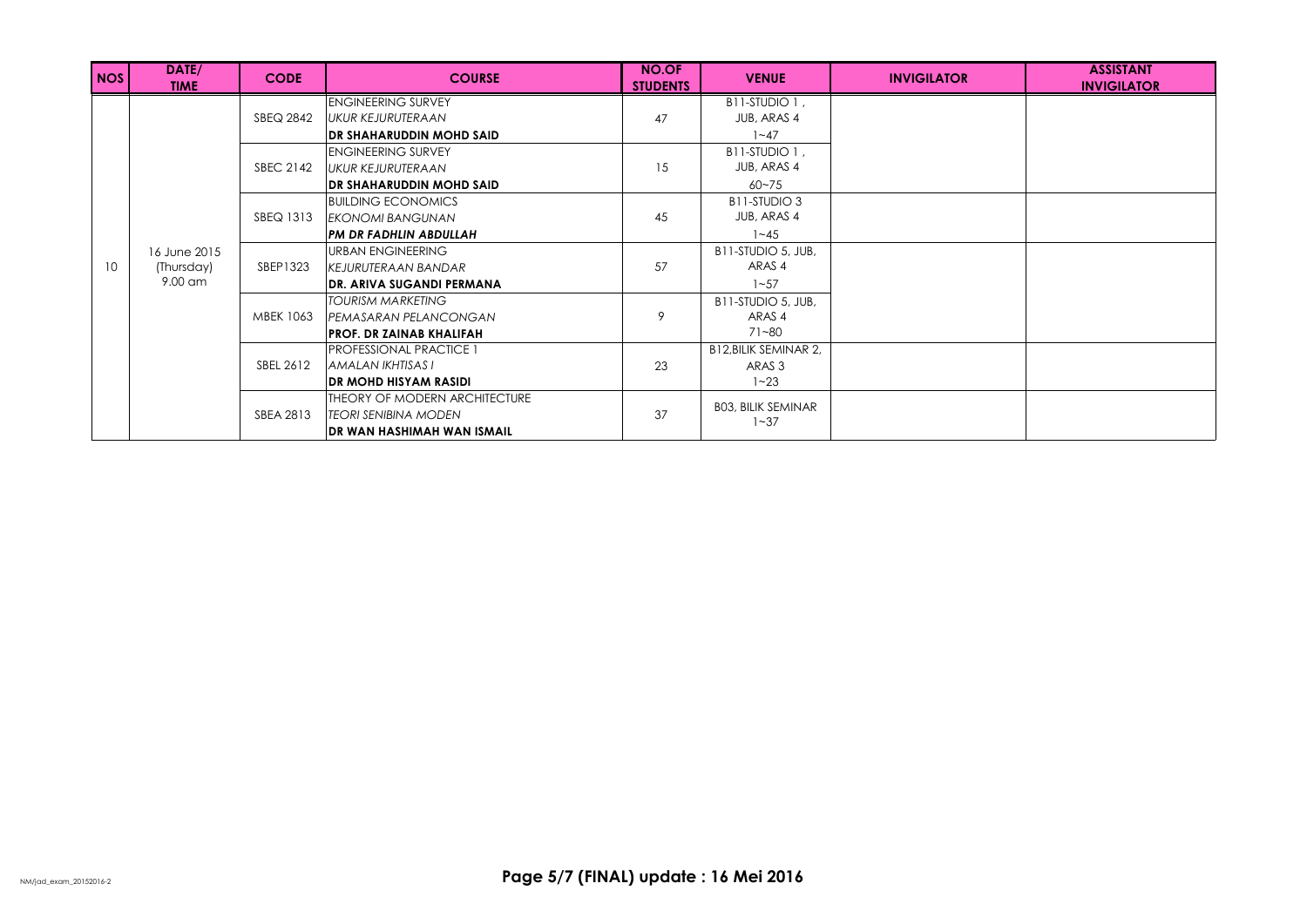| <b>NOS</b> | DATE/<br><b>TIME</b> | <b>CODE</b>      | <b>COURSE</b>                                                          | <b>NO.OF</b><br><b>STUDENTS</b> | <b>VENUE</b>                 | <b>INVIGILATOR</b> | <b>ASSISTANT</b><br><b>INVIGILATOR</b> |
|------------|----------------------|------------------|------------------------------------------------------------------------|---------------------------------|------------------------------|--------------------|----------------------------------------|
|            |                      |                  | COST PLANNING & CONTROL                                                |                                 | B11-STUDIO 1,                |                    |                                        |
|            |                      | SBEQ 2322        | PERANCANGAN & KAWALAM KOS                                              | 69                              | JUB, ARAS 4                  |                    |                                        |
|            |                      |                  | DR SARAJUL FIKRI MOHAMED                                               |                                 | $1 - 69$                     |                    |                                        |
|            |                      |                  | <b>DESIGN ECONOMICS AND COST PLANNING</b>                              |                                 | B11-STUDIO 1, JUB,           |                    |                                        |
|            |                      | <b>MBEG 1093</b> | IEKONOMI REKABENTUK DAN PERANCANGAN KOS                                | $\mathbf{1}$                    |                              |                    |                                        |
|            |                      |                  | <b>IMR. JAMALUDIN YAAKOB</b>                                           |                                 | 70                           |                    |                                        |
|            |                      |                  | <b>CONSTRUCTION PROJECT MANAGEMENT</b>                                 |                                 | B11-STUDIO 3, JUB,           |                    |                                        |
|            |                      | <b>SBEC 2622</b> | PENGURUSAN PROJEK PEMBINAAN                                            | 21                              | ARAS 4                       |                    |                                        |
|            |                      |                  | PM DR RAZALI ADUL HAMID                                                |                                 |                              |                    |                                        |
|            |                      |                  | DR MUZANI MUSTAPA<br><b>ARBITRATION</b>                                |                                 | $1 - 21$                     |                    |                                        |
|            |                      |                  | TIMBANGTARA                                                            |                                 | B11-STUDIO 3,<br>JUB, ARAS 4 |                    |                                        |
|            |                      | <b>MBEG 1113</b> | <b>PM DR MAIZON HASHIM</b>                                             | 18                              |                              |                    |                                        |
|            |                      |                  | <b>MR. JAMALUDIN YAAKOB</b>                                            |                                 | $25 - 43$                    |                    |                                        |
|            | 19 June 2016         |                  | <b>CONSTRUCTION ECONOMICS</b>                                          |                                 | B11-STUDIO 3,                |                    |                                        |
| 11         | (Sunday)             |                  | <b>EKONOMI PEMBINAAN</b>                                               |                                 | JUB, ARAS 4                  |                    |                                        |
|            | 9.00 am              |                  | PROF. DR ABD GHANI KHALID                                              |                                 | 50                           |                    |                                        |
|            |                      | MBG 1133         | <b>PM DR FADHLIN ABDULLAH</b>                                          |                                 |                              |                    |                                        |
|            |                      |                  | PM DR RAZALI ADUL HAMID                                                |                                 |                              |                    |                                        |
|            |                      |                  | DR FARA DIVA MUSTAPA                                                   |                                 |                              |                    |                                        |
|            |                      |                  | URBAN GOVERNANCE AND MANAGEMENT                                        |                                 | B11-STUDIO 5,                |                    |                                        |
|            |                      | MBEW 1103        | PENGURUSAN DAN TADBIR URUS BANDAR                                      | 8                               | JUB, ARAS 4                  |                    |                                        |
|            |                      |                  | <b>IPM DR FOZIAH JOHAR</b>                                             |                                 | $1 - 8$                      |                    |                                        |
|            |                      |                  | TN HJ ABDUL RAZAK JAFFAR                                               |                                 |                              |                    |                                        |
|            |                      |                  | ARCHITECTURAL PRACTICE MANAGEMENT                                      |                                 | B11-STUDIO 5,                |                    |                                        |
|            |                      | MBES 1033        | PENGURUSAN PRAKTIS SENIBINA                                            | 15                              | JUB, ARAS 4                  |                    |                                        |
|            |                      |                  | AR HONG LIM FOO                                                        |                                 | $15 - 30$                    |                    |                                        |
|            |                      |                  | <b>LAW AND PRACTICE</b>                                                |                                 | B11-STUDIO 5.                |                    |                                        |
|            |                      | MBES 1063        | IUNDANG-UNDANG DAN AMALAN                                              | 39                              | JUB, ARAS 4                  |                    |                                        |
|            |                      |                  | PM AR RAMLI JAMALUDIN                                                  |                                 | $41 - 80$                    |                    |                                        |
|            |                      | SBEL 1542        | ORNAMENTAL AND NATURAL PLANT MATERIALS<br>TUMBUHAN HIASAN & SEMULAJADI | 32                              | <b>BO3, BILIK SEMINAR</b>    |                    |                                        |
|            |                      |                  | <b>DR HAMIDAH AHMAD</b>                                                |                                 | $1 - 32$                     |                    |                                        |
|            |                      |                  | CONSTRUCTION TECHNOLOGY II                                             |                                 | B11-STUDIO 1, JUB,           |                    |                                        |
|            |                      | SBEQ 1122        | TEKNOLOGI BINAAN II                                                    | 46                              | ARAS 4                       |                    |                                        |
|            |                      |                  | EN SYAMSUL HENDRA MAHMUD                                               |                                 | $1 - 46$                     |                    |                                        |
|            |                      |                  | <b>CONSTRUCTION TECHNOLOGY II</b>                                      |                                 | B11-STUDIO 1.                |                    |                                        |
|            | 20 June 2016         | <b>SBEC 1122</b> | TEKNOLOGI BINAAN II                                                    | 26                              | JUB, ARAS 4                  |                    |                                        |
| 12         | (Monday)<br>9.00 am  |                  | EN SYAMSUL HENDRA MAHMUD                                               |                                 | $54 - 80$                    |                    |                                        |
|            |                      |                  | <b>COMPARATIVE PLANNING</b>                                            |                                 | B11-STUDIO 5.                |                    |                                        |
|            |                      | SBEP4292         | PERBANDINGAN PERANCANGAN                                               | 46                              | JUB, ARAS 4                  |                    |                                        |
|            |                      |                  | <b>PROF. DR. HO CHIN SIONG</b>                                         |                                 | $1 - 46$                     |                    |                                        |
|            |                      |                  | DR GOBI KRISHNA A/L SINNIAH                                            |                                 |                              |                    |                                        |